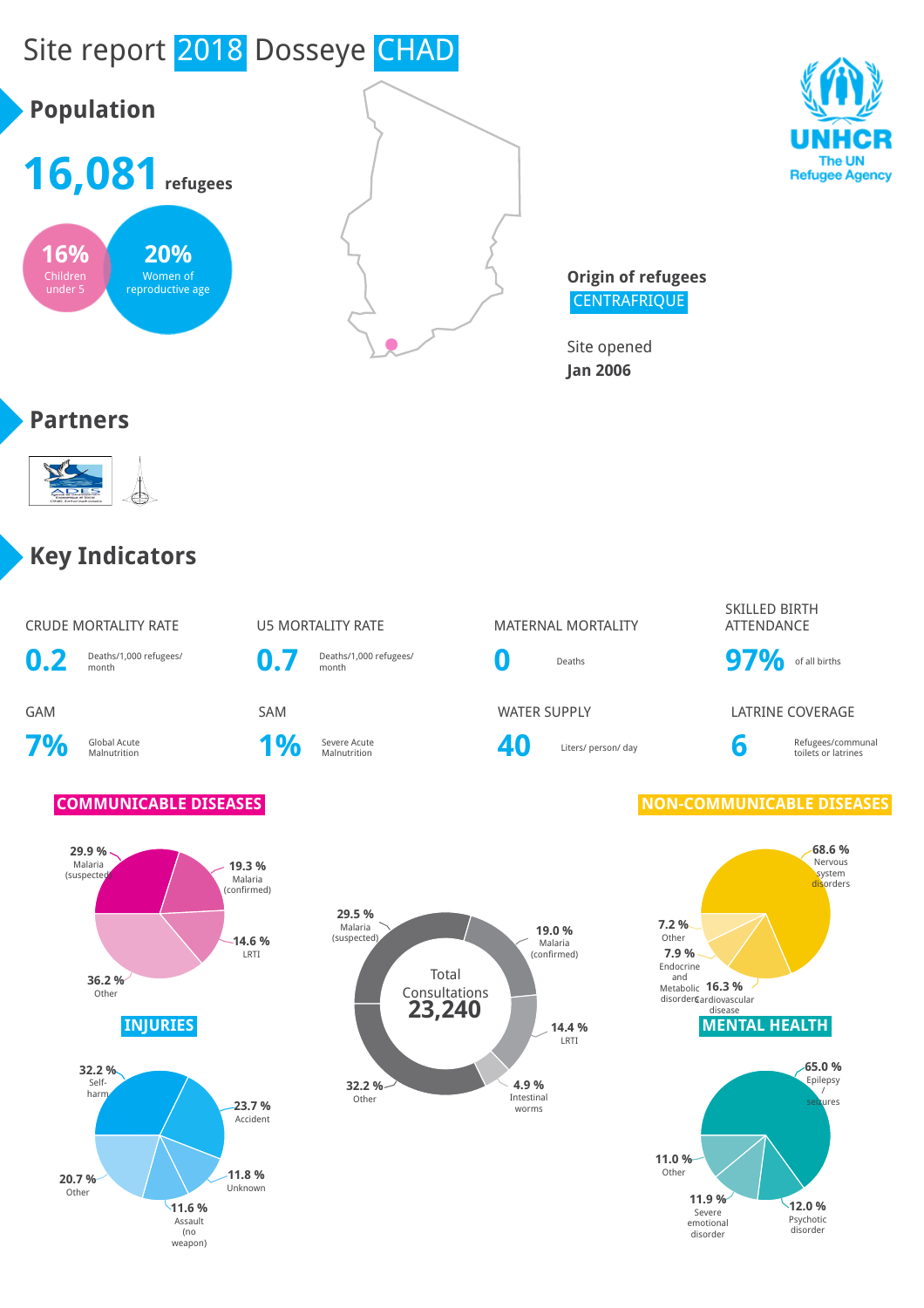### **Public Health**

| <b>HEALTH STAFFING</b>                                      | <b>INDICATOR</b> | <b>STANDARD</b> |           | <b>MORBIDITY</b>                                 | <b>INDICATOR</b> | <b>STANDARD</b> |   |   |
|-------------------------------------------------------------|------------------|-----------------|-----------|--------------------------------------------------|------------------|-----------------|---|---|
| Number of medical doctors                                   |                  | 1: 50,000       | ◎         | Incidence of malaria among children under        | 92               |                 |   |   |
| Number of qualified nurses                                  | 4                | $1:$ < 10,000   | ◙         | Incidence of watery diarrhoea among              | 4                |                 |   |   |
| Number of community health workers                          | 8                | 1: 1,000        | ೞ         | children under 5                                 |                  |                 |   |   |
| <b>ACCESS AND UTILIZATION</b>                               | <b>INDICATOR</b> | <b>STANDARD</b> |           | Incidence of pneumonia among children<br>under 5 | 77               |                 |   |   |
| Consultations per trained clinician per day                 | 27               | < 50            | Ø         | Incidence of pneumonia among over 5              | 18               |                 |   |   |
| Health utilisation rate (new visits / refugee /             | 1.3              | $1 - 4$         |           | Tuberculosis success rate                        | 100%             | < 90%           | ◙ |   |
| year)<br>Proportion of host population consultations        | 14%              |                 |           | Were any MDR/X-TB cases diagnosed among<br>PoCs? | <b>No</b>        | <b>No</b>       | ☺ |   |
| <b>MORTALITY</b>                                            | <b>INDICATOR</b> | <b>STANDARD</b> |           | VACCINATION                                      | <b>INDICATOR</b> | <b>STANDARD</b> |   |   |
| <b>Crude Mortality Rate</b><br>(CMR) (/1000/month)          | 0.2              | < 0.75          | $\bullet$ | Full vaccination coverage                        | 88%              | $< 95\%$        |   | ▲ |
| <b>Under-five Mortality Rate</b><br>(U5MR) (/1000/month)    | 0.7              | < 1.5           | $\bullet$ | Measles vaccination coverage                     | 80%              | < 95%           |   | Δ |
| <b>Infant Mortality Rate</b><br>(IMR) (/1000 livebirths)    | 25.4             | < 30            | $\bullet$ | Source of vaccination data                       | <b>HIS</b>       |                 |   |   |
| <b>Neonatal Mortality Rate</b><br>(NNMR) (/1000 livebirths) | $\mathbf 0$      | < 20            | $\bullet$ | <b>IN-PATIENT DEPARTMENT (IPD)</b>               | <b>INDICATOR</b> | <b>STANDARD</b> |   |   |
| <b>OUTBREAK ALERT AND RESPONSE</b>                          | <b>INDICATOR</b> | <b>STANDARD</b> |           | Average length of stay (days)                    | 2.3              |                 |   |   |
| Proportion of outbreaks investigated within 48<br>hours     |                  | 100%            |           | Case fatality rate                               | 0.0              |                 |   |   |
| Number of outbreaks reported                                | $\mathbf{0}$     |                 |           | Hospitalisation rate                             | 94.6             | $50 - 150$      |   |   |

# **Reproductive Health**

| <b>ANTENATAL CARE</b>                                                                     | <b>INDICATOR</b> | <b>STANDARD</b> |   | <b>FAMILY PLANNING</b>                                                      | <b>INDICATOR</b> | <b>STANDARD</b> |  |
|-------------------------------------------------------------------------------------------|------------------|-----------------|---|-----------------------------------------------------------------------------|------------------|-----------------|--|
| Antenatal care coverage                                                                   | 98%              | > 90%           |   | Contraceptive prevalence rate                                               | 56%              | $\geq 30\%$     |  |
| Coverage of antenatal tetanus vaccination                                                 | 98%              | > 95%           |   | Source of contraceptive prevalence data                                     | <b>HIS</b>       |                 |  |
| <b>DELIVERY CARE</b>                                                                      | <b>INDICATOR</b> | STANDARD        |   | SEXUAL AND GENDER-BASED VIOLENCE (SGBV)                                     | <b>INDICATOR</b> | <b>STANDARD</b> |  |
| Proportion of births attended by skilled<br>personnel                                     | 97%              | $\geq 90\%$     |   | Total number of reported rapes                                              | $\Omega$         |                 |  |
| Proportion of births conducted by caesarean<br>section                                    | 0%               | $5 - 15%$       | ☺ | Proportion of eligible rape survivors provided<br>with PEP within 72 hours  |                  | 100%            |  |
| Proportion of newborn infants with low birth<br>weight (<2500 gs) (weighed within 72 hrs) | 1%               | < 15%           |   | Proportion of eligible rape survivors provided<br>with ECP within 120 hours |                  | 100%            |  |
| Proportion of teenage pregnancies                                                         | 17%              |                 |   | SEXUALLY TRANSMITTED INFECTIONS (STIS)                                      | <b>INDICATOR</b> | <b>STANDARD</b> |  |
| Still birth rate (/1000 total births / month)                                             |                  |                 |   | Number of genital ulcer diseases                                            | 35               |                 |  |
| Number of maternal deaths                                                                 | 0                |                 |   | Number of Pelvic Inflammatory diseases                                      | 44               |                 |  |
| Proportion of maternal deaths investigated<br>within 48 hours                             |                  | 100%            |   |                                                                             |                  |                 |  |